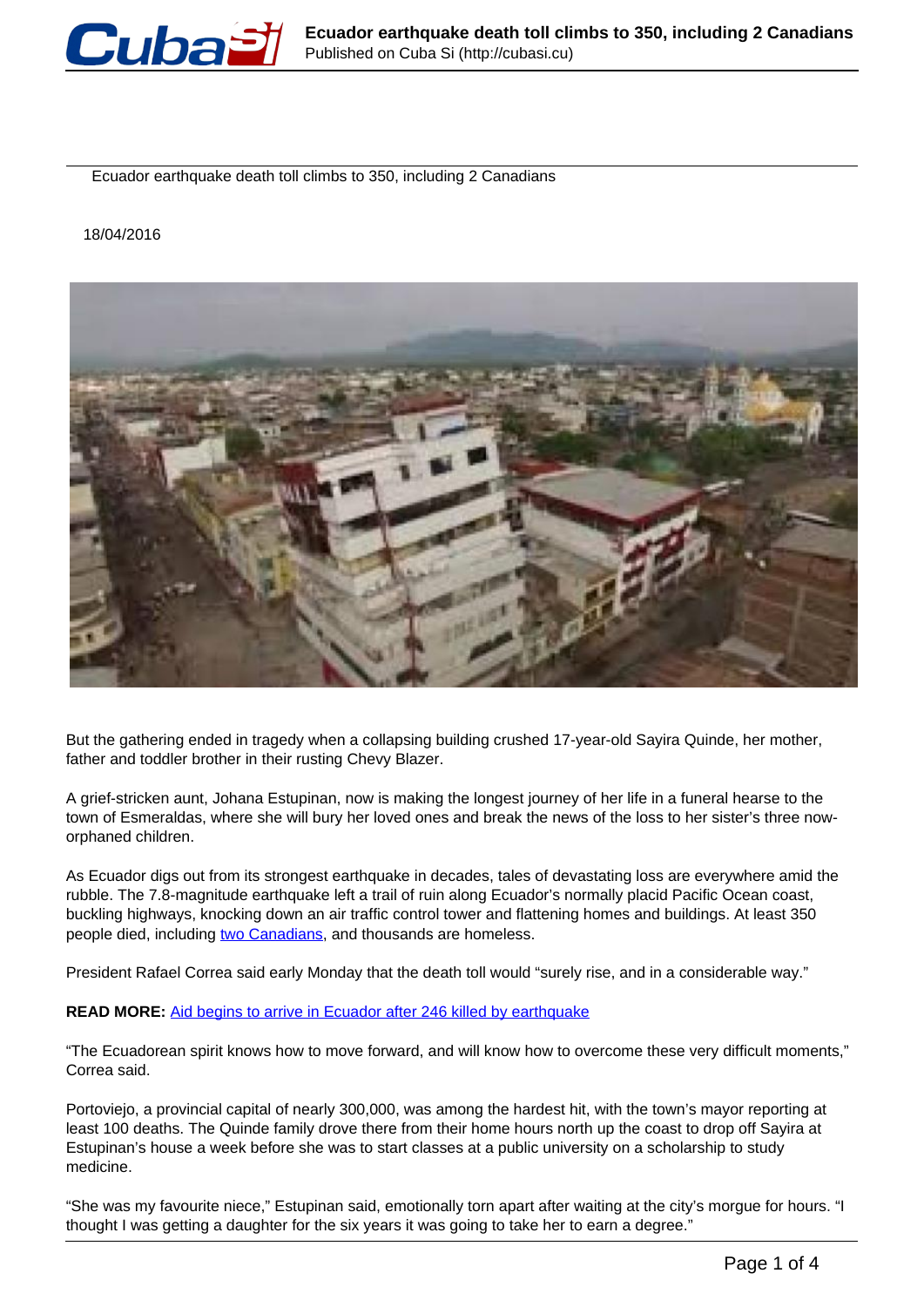"I never thought my life would be destroyed in a minute," she added.

Estupinan watched as her loved ones were loaded onto a truck-sized hearse for the nighttime drive, the three older ones in dark mahogany coffins and 8-month-old Matias in a casket painted white. "It was supposed to be a short moment of family happiness but it converted into a tragedy," she said.

She hoped to bury her relatives in Esmeraldas on Monday, but devastation there is also severe and she worried about whether the hearse could make it along roads ripped apart by the quake.

The Saturday night quake knocked out power in many parts along the coast and some who fled to higher ground fearing a tsunami had no home to return to, or feared structures still standing might collapse. The country's Geophysics Institute said it recorded 230 aftershocks, some strong, as of Sunday night.

With makeshift shelters in short supply, many hunkered down to spend a second straight night outdoors huddled among neighbours.

## **READ MORE: 2 Canadians among 246 Ecuador earthquake victims**

Correa cut short a trip to the Vatican and flew directly to the city of Manta to oversee relief efforts. Even before touching Ecuadorean soil he signed a decree declaring a national emergency. Speaking from Portoviejo late Sunday he said the earthquake was the worst natural disaster to hit Ecuador since a 1949 earthquake in the Andean city of Ambato, which took over 5,000 lives.

"Our grief is very large, the tragedy is very large, but we'll find the way to move forward," Correa said. "If our pain is immense, still larger is the spirt of our people."

As rescuers scrambled through the ruins near the epicenter, in some cases digging with their hands to look for survivors, humanitarian aid began trickling in. More than 3,000 packages of food and nearly 8,000 sleeping kits were being delivered Sunday. Correa's ally, Venezuela, and neighbouring Colombia, where the quake was also felt, organized airlifts. Mexico and Chile sent teams of rescuers.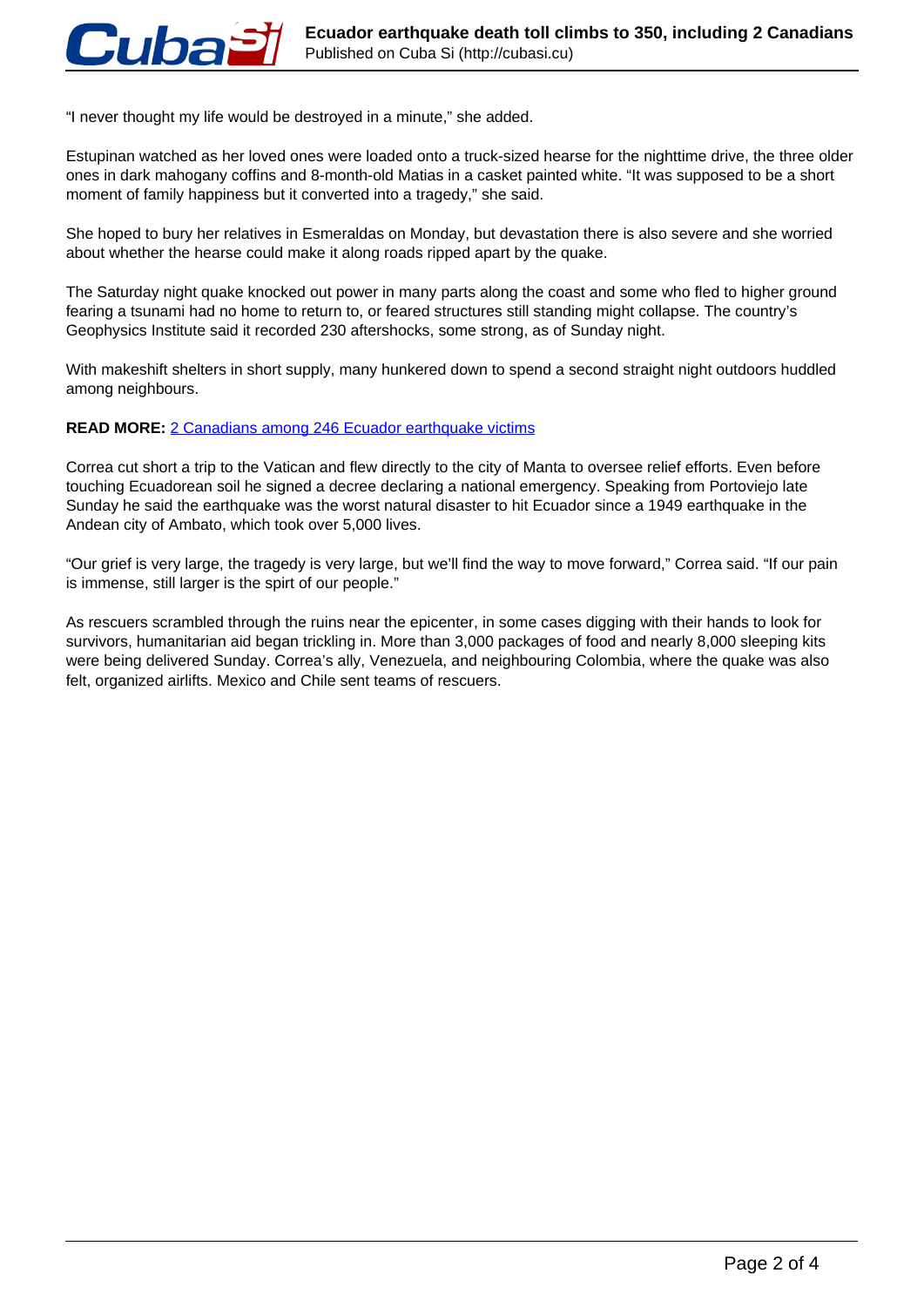

**Ecuador earthquake death toll climbs to 350, including 2 Canadians** Published on Cuba Si (http://cubasi.cu)



## **Homes destroyed after Ecuador earthquake**

Spain's Red Cross said as many as 5,000 people may need temporary housing after the quake flattened homes, and 100,000 may need some sort of aid.

"For God's sake help me find my family," pleaded Manuel Quijije, 27, standing next to a wrecked building in Portoviejo. He said his older brother, Junior, was trapped under a pile of twisted steel and concrete with two relatives.

"We managed to see his arms and legs. They're his, they're buried, but the police kicked us out because they say there's a risk the rest of the building will collapse," Quijije said angrily as he looked on the ruins cordoned off by police. "We're not afraid. We're desperate. We want to pull out our family."

On social media, Ecuadoreans celebrated a video of a baby girl being pulled from beneath a collapsed home in Manta.

But fear was also spreading of another night of looting after 180 prisoners from a jail near Portoviejo escaped amid the tumult. Authorities said some 20 inmates were recaptured and some others returned voluntarily.

Seeking security from any unrest, about 400 residents of Portoviejo gathered Sunday night on the tarmac of the city's former airport, where authorities handed out water, mattresses and food. The airport was closed in 2011 and flights diverted to a larger facility in nearby Manta after Correa kicked out a U.S. drug interdiction operation stationed there.

Shantytowns and cheaply constructed brick and concrete homes were reduced to rubble along the quake's path. In the coastal town of Chamanga, authorities estimated than 90 per cent of homes had damage, while in Guayaquil a shopping centre's roof fell in and a collapsed highway overpass crushed a car, killing the driver.

The government said it would draw on \$600 million in emergency funding from multilateral banks to rebuild.

But in the meantime, the digging and hoping against the odds continued.

In downtown Portoviejo, a few blocks from where a four-story hotel fell onto the Quinde family's car, the six-story social security building was a pile of debris. Downed power cables were strewn across the street.

"The situation is heart-rending," Jaime Ugalde, editor of El Diario, the city's most-important newspaper, said as he